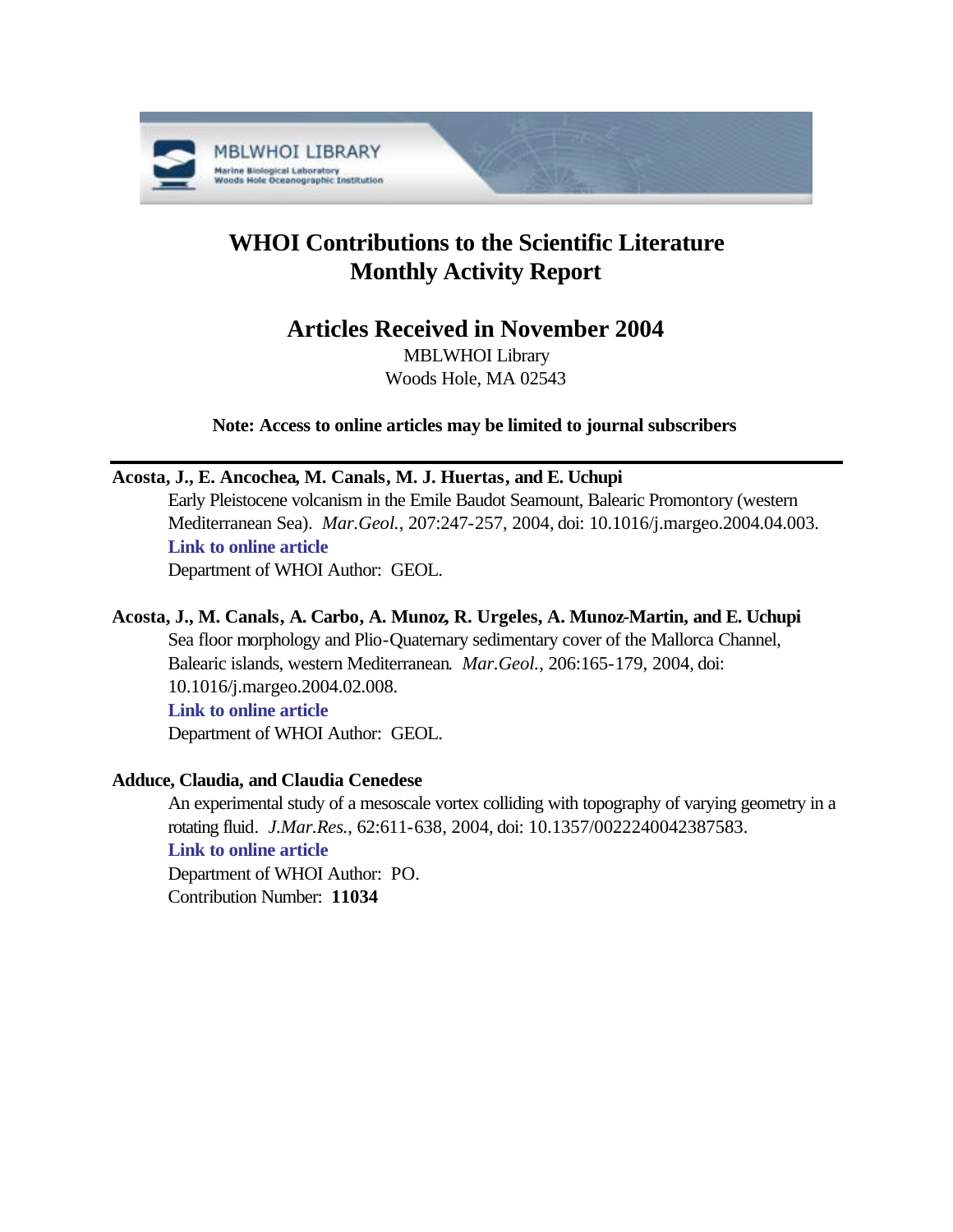#### **Bach, Wolfgang, Susan E. Humphris, and Andrew T. Fisher**

Fluid flow and fluid-rock interaction within ocean crust: reconciling geochemical, geological, and geophysical observations. In: *The Subseafloor Biosphere at Mid-Ocean Ridges.* William S. Wilcock, Edward F. DeLong, Deborah S. Kelley, John A. Baross, and S. Craig Cary, eds. Washington, DC: American Geophysical Union, :99-117, 2004, doi: 10.1029/144GM07. **[Link to online article](http://dx.doi.org/10.1029/144GM07)**

Department of WHOI Author: MCG. GEOL. Contribution Number: **10597**

### **Brumley, B., B. Strong, and E. Terray**

Can wave direction be meaured from an AUV? In: *Proceedings of the IEEE 7th Working Conference on Current Measurement Technology, March 13-15, 2003, San Diego, CA.*  Judith A. Rizoli, ed. New York, NY: IEEE, :140-144, 2003. Department of WHOI Author: AOPE.

### **Buynevich, Ilya V., Duncan M. Fitzgerald, and Sytze van Heteren**

Sedimentary records of intense storms in Holocene barrier sequences, Maine, USA. *Mar.Geol.*, 210:135-148, 2004, doi: 10.1016/j.margeo.2004.05.007. **[Link to online article](http://dx.doi.org/10.1016/j.margeo.2004.05.007)** Department of WHOI Author: GEOL. Contribution Number: **11044**

### **Clift, Peter D., Graham D. Layne, and Jerzy Blusztajn**

Marine sedimentary evidence for monsoon strengthening, Tibetan uplift and drainage evolution in East Asia. In: *Continent-Ocean Interactions Within East Asian Marginal Seas.* Peter Clift, Wolfgand Kuhnt, Pinxian Wang, and Dennis Hayes, eds. Washington, DC: American Geophysical Union, :255-282, 2004, doi: 10.1029/149GM14. **[Link to online article](http://dx.doi.org/10.1029/149GM14)**

Department of WHOI Author: GEOL.

### **Doney, S. C., K. Lindsay, K. Caldeira, J.-M. Campin, H. Drange, J.-C. Dutay, M. Follows, Y. Gao, A. Gnanadesikan, N. Gruber, A. Ishida, F. Joos, G. Madec, E. Maier-Reimer, J. C. Marshall, R. J. Matear, P. Monfray, A. Mouchet, R. Najjar, et al**

Evaluating global ocean carbon models: the importance of realistic physics. *Glob.Biogeochem.Cycles*, 18,GB3017,doi:10.1029/2003GB002150, 2004, doi: 10.1029/2003GB002150. **[Link to online article](http://dx.doi.org/10.1029/2003GB002150)** Department of WHOI Author: MCG.

Contribution Number: **11186**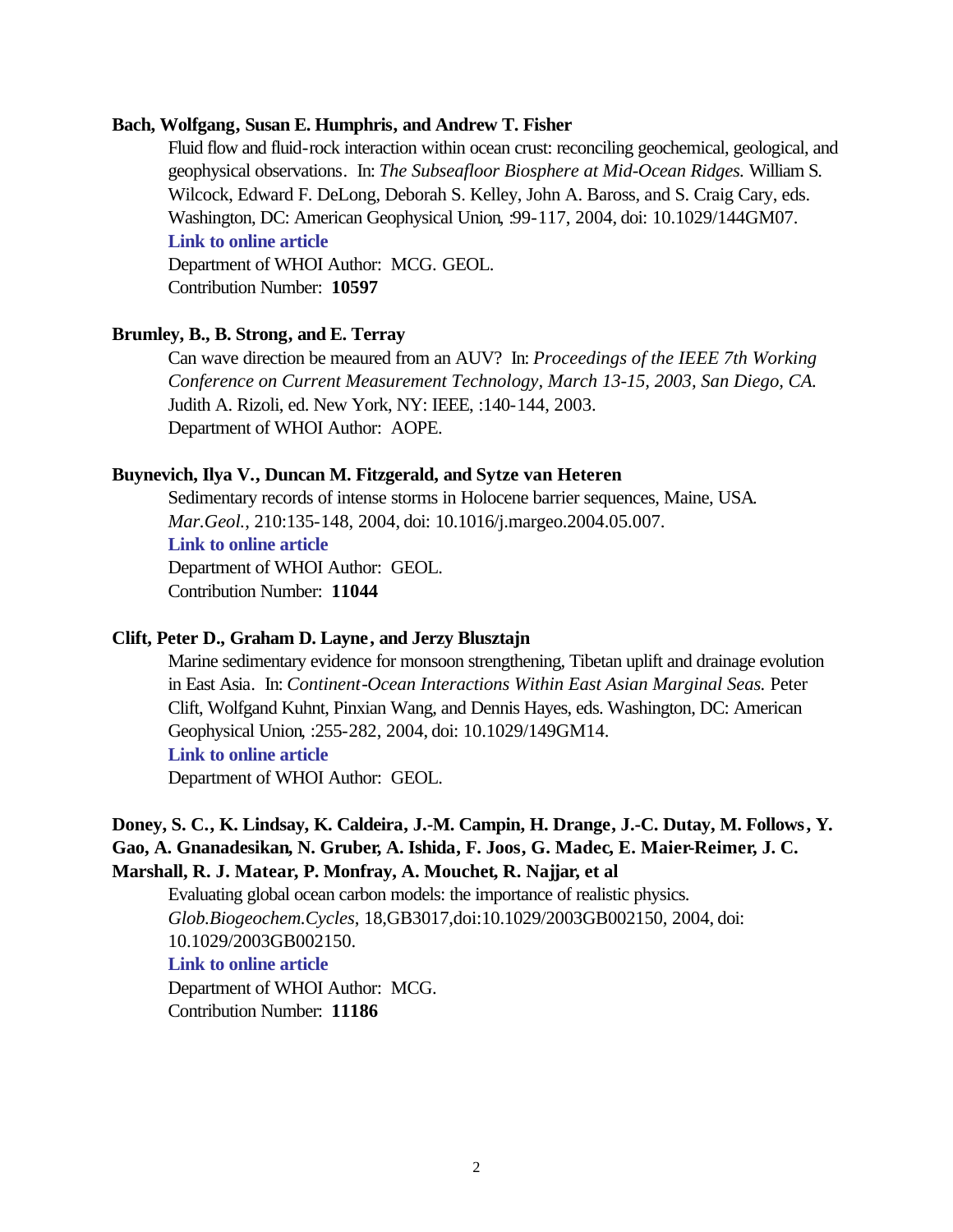### **Feuillade, C., D. Chu, and C. S. Clay**

Space-time variations of the acoustic field scattered from a penetrable isovelocity wedge. *J.Acoust.Soc.Am.*, 116:777-789, 2004, doi: 10.1121/1.1772394. **[Link to online article](http://dx.doi.org/10.1121/1.1772394)** Department of WHOI Author: AOPE.

### **FitzGerald, Jennifer L., Simon R. Thorrold, Kevin M. Bailey, Annette L. Brown, and Kenneth P. Severin**

Elemental signatures in otoliths of larval walleye pollock (*Theragra chalcogramma*) from the northeast Pacific Ocean. *Fish.Bull.*, 102:604–616, 2004.

#### **[Link to online article](http://fishbull.noaa.gov/1024/fitzg.pdf)**

Department of WHOI Author: BIO. Contribution Number: **11219**

#### **Francis, D. T. I., and K. G. Foote**

Anatomy of fish-swimbladder acoustic resonances at high frequencies. In: *Proceedings of the Seventh European Conference on Underwater Acoustics, ECUA 2004, 5-8 July, 2004, Delft, Netherlands*, 1:403-408, 2004. Department of WHOI Author: AOPE. Contribution Number: **11121**

### **Francois, Roger, Martin Frank, Michiel M. R. van der Loeff, and Michael P. Bacon**

 $^{230}$ Th normalization: an essential tool for interpreting sedimentary fluxes during the late Quaternary. *Paleoceanography*, 19,PA1018,doi:10.1029/2003PA000939, 2004, doi: 10.1029/2003PA000939.

#### **[Link to online article](http://dx.doi.org/10.1029/2003PA000939)**

Department of WHOI Author: MCG.

### **Goodman, Jason. C., Geoffrey C. Collins, John Marshall, and Raymond T. Pierrehumbert**

Hydrothermal plume dynamics on Europa: implications for chaos formation. *J.Geophys.Res.*, 109,E03008,doi:10.1029/2003JE002073, 2004, doi: 10.1029/2003JE002073.

# **[Link to online article](http://dx.doi.org/10.1029/2003JE002073)**

Department of WHOI Author: PO.

### **Han, S. M., and M. A. Grosenbaugh**

Non-linear free vibration of a cable against a straight obstacle. *J.Sound Vib.*, 273:337-361, 2004, doi: 10.1016/S0022-460X(03)00542-X. **[Link to online article](http://dx.doi.org/10.1016/S0022-460X(03)00542-X)** Department of WHOI Author: AOPE. Contribution Number: **10760**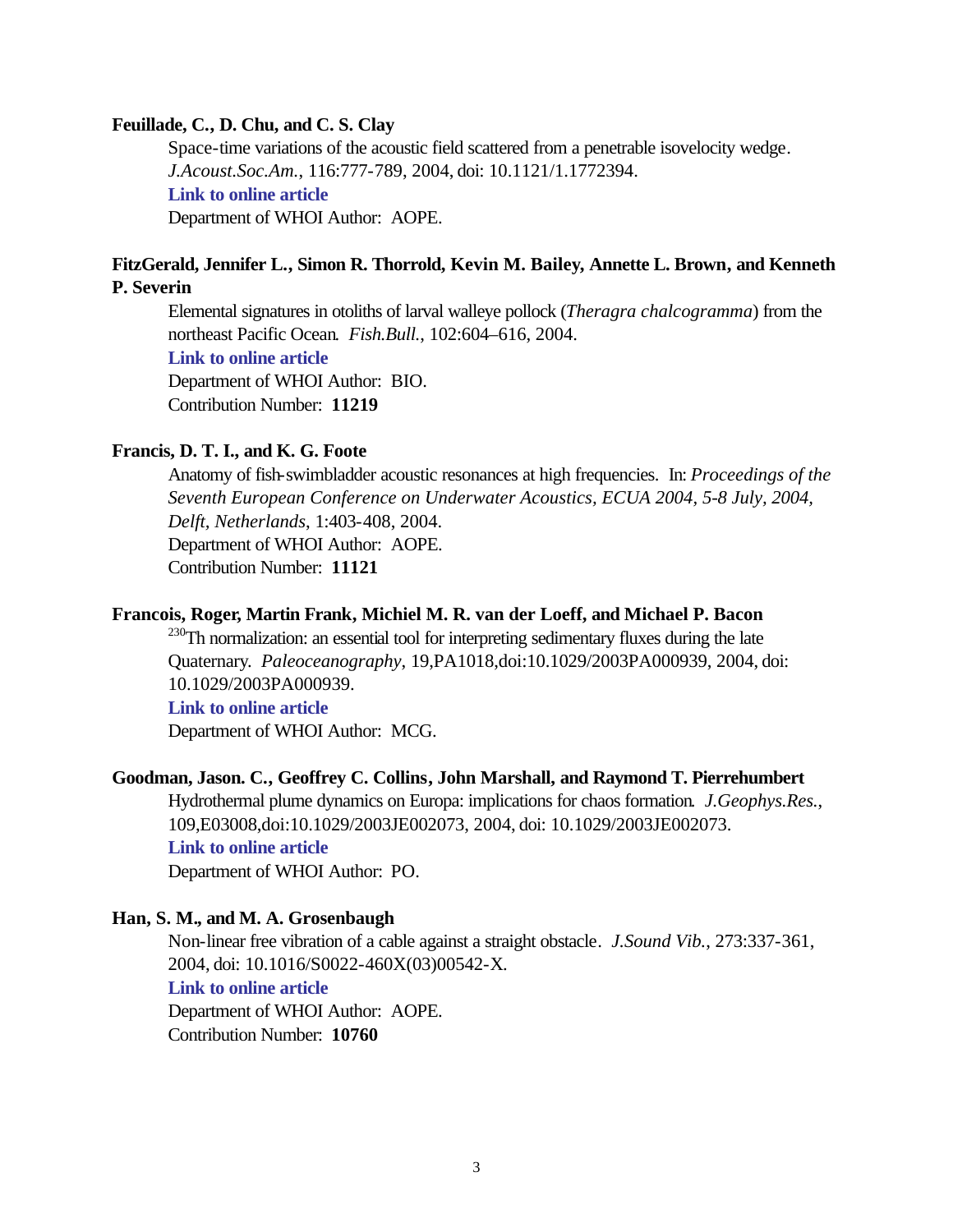#### **Hill, M. Forrest, Jon D. Witman, and Hal Caswell**

Markov chain analysis of succession in a rocky subtidal community. *Am.Nat.*, 164:E46-E61, 2004.

#### **[Link to online article](http://www.journals.uchicago.edu/AN/journal/issues/v164n2/30238/30238.web.pdf)**

Department of WHOI Author: BIO. Contribution Number: **10188**

### **Hogg, Nelson G., and Daniel Frye**

Deep ocean experience with acoustic current meters. In: *Proceedings of the IEEE 7th Working Conference on Current Measurement Technology, March 13-15, 2003, San Diego, CA*. Judith A. Rizoli, ed. New York, NY: IEEE, :171-175, 2003. Department of WHOI Author: PO. AOPE.

### **Hsu, Tian-Jian, James T. Jenkins, and Philip L.-F. Liu**

On two-phase sediment transport: sheet flow of massive particles. *Proc.R.Soc.Lond.Ser.A*, 460:2223-2250, 2004, doi: 10.1098/rspa.2003.1273.

#### **[Link to online article](http://dx.doi.org/10.1098/rspa.2003.1273)**

Department of WHOI Author: AOPE.

### **Hulburt, Edward M.**

The four principles of adaptation and their set theory foundation. *Ecol.Modell.*, 180:253-276, 2004, doi: 10.1016/j.ecolmodel.2004.04.018. **[Link to online article](http://dx.doi.org/10.1016/j.ecolmodel.2004.04.018)**

Department of WHOI Author: BIO.

#### **Huppert, Amit, and Andrew R. Solow**

A method for reconstructing climate from fossil beetle assemblages. *Proc.R.Soc.Lond.Ser.B.Biol.Sci.*, 271:1125-1128, 2004, doi: 10.1098/rspb.2004.2706. **[Link to online article](http://dx.doi.org/10.1098/rspb.2004.2706)** Department of WHOI Author: MPC.

#### **Irish, James D., and David W. Fredriksson**

Compliant mooring technology to separate buoy motion from in-line current meter observations. In: *Proceedings of the IEEE 7th Working Conference on Current Measurement Technology, March 13-15, 2003, San Diego, CA*. Judith A. Rizoli, ed. New York, NY: IEEE, :165-170, 2003.

Department of WHOI Author: AOPE.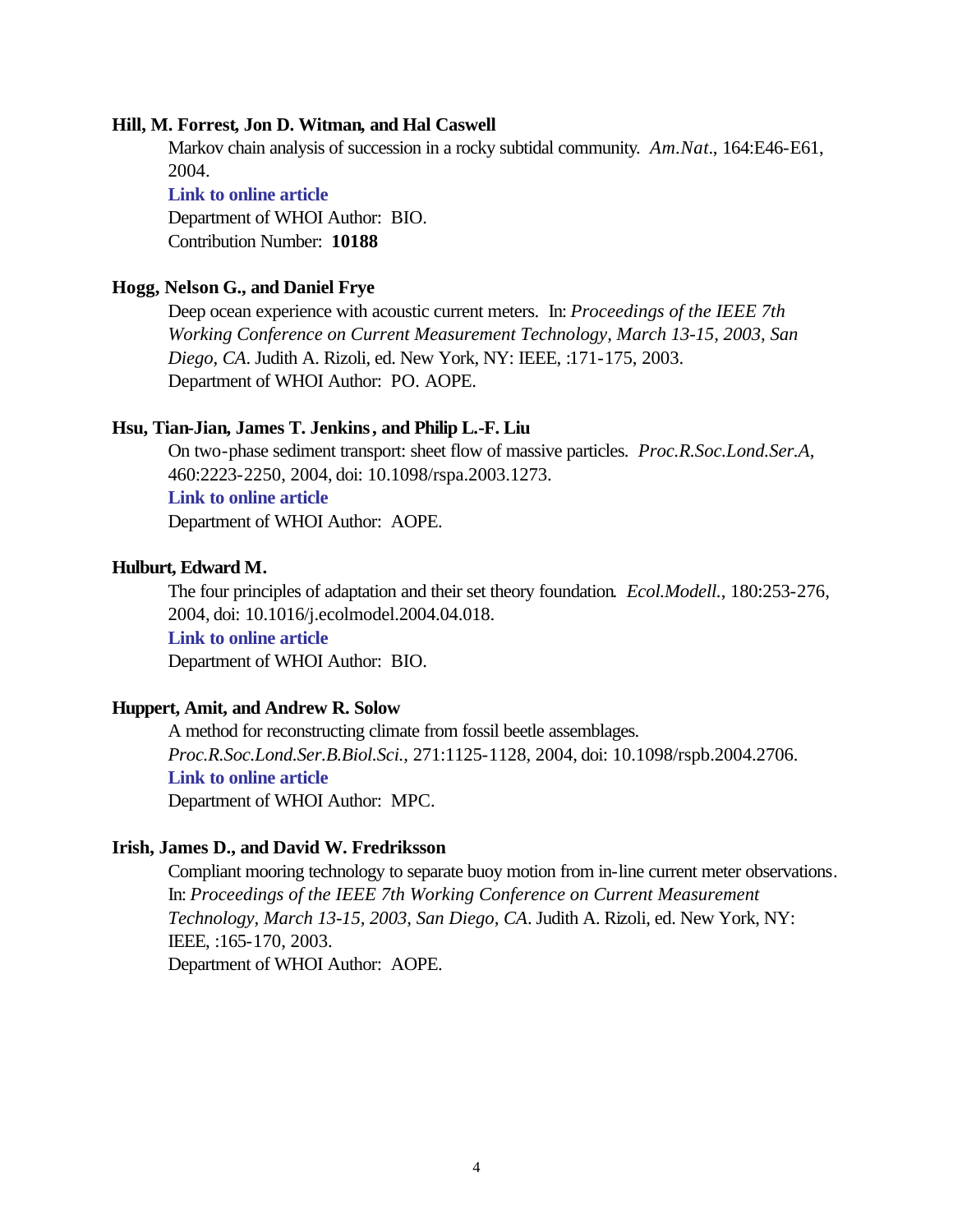### **Irish, James D., and Albert J. Williams, III**

Comparison of Aanderaa RCM-9 and MAVS3 current meters measuring surface currents in the Gulf of Maine. In: *Proceedings of the IEEE 7th Working Conference on Current Measurement Technology, March 13-15, 2003, San Diego, CA.* Judith A. Rizoli, ed. New York, NY: IEEE, :182-187, 2003. Department of WHOI Author: AOPE.

### **Irish, James D., David W. Fredriksson, and Stanley Boduch**

Environmental monitoring buoy and mooring with telemetry. *Sea Technol.*, 45(5):14-19, 2004. Department of WHOI Author: AOPE. Contribution Number: **11137**

### **Jakuba, M. V., and D. R. Yoerger**

High resolution multibeam sonar mapping with the Autonomous Benthic Explorer (ABE). In: *13th International Symposium on Unmanned Untethered Submersible Technology (UUST), New England Center, Durham, New Hampshire, USA, August 24-27, 2003*, 15 pp., 2003.

Department of WHOI Author: AOPE. Contribution Number: **10979**

### **Kaplan, Michael R., Robert P. Ackert, Jr., Brad S. Singer, Daniel C. Douglass, and Mark D. Kurz**

Cosmogenic nuclide chronology of millennial-scale glacial advances during O-isotope stage 2 in Patagonia. *Geol.Soc.Amer.Bull.*, 116:308-321, 2004, doi: 10.1130/B25178.1. **[Link to online article](http://dx.doi.org/10.1130/B25178.1)** Department of WHOI Author: MCG.

### **Kremp, Anke, and Donald M. Anderson**

Lectin binding patterns of *Scrippsiella lachrymose* (Dinophyceae) in relation to cyst formation and nutient conditions. *J.Exp.Mar.Biol.Ecol.*, 307:165-181, 2004, doi: 10.1016/j.jembe.2004.02.004.

### **[Link to online article](http://dx.doi.org/10.1016/j.jembe.2004.02.004)**

Department of WHOI Author: BIO. Contribution Number: **10995**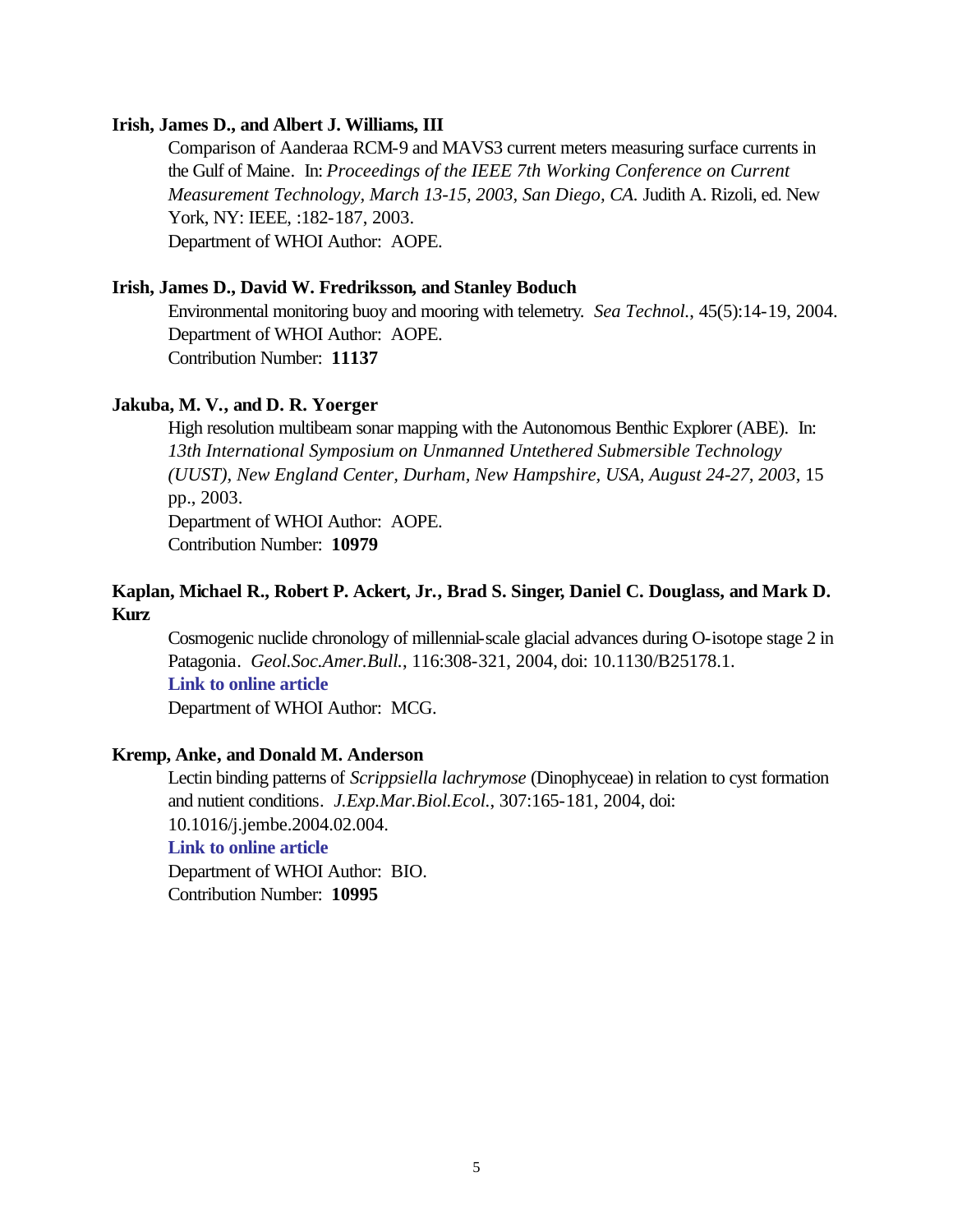#### **Lima, Ivan D., and Scott C. Doney**

A three-dimensional, multinutrient and size-structured ecosystem model for the North Atlantic. *Glob.Biogeochem.Cycles*, 18,GB3019,doi:10.1029/2003GB002146, 2004, doi: 10.1029/2003GB002146.

### **[Link to online article](http://dx.doi.org/10.1029/2003GB002146)**

Department of WHOI Author: MCG. Contribution Number: **11204**

### **Louden, Keith E., Brian E. Tucholke, and Gordon N. Oakey**

Regional anomalies of sediment thickness, basement depth and isostatic crustal thickness in the North Atlantic Ocean. *Earth Planet.Sci.Lett.*, 224:193-211, 2004, doi: 10.1016/j.epsl.2004.05.002. **[Link to online article](http://dx.doi.org/10.1016/j.epsl.2004.05.002)** Department of WHOI Author: GEOL. Contribution Number: **11154**

### **Lvov, Yuri V., Kurt L. Polzin, and Esteban G. Tabak**

Energy spectra of the ocean's internal wave field: theory and observations. *Phys.Rev.Lett.*, 92:128501, 2004, doi: 10.1103/PhysRevLett.92.128501. **[Link to online article](http://dx.doi.org/10.1103/PhysRevLett.92.128501)** Department of WHOI Author: PO.

# **McGillis, Wade R., James B. Edson, Christopher J. Zappa, Jonathan D. Ware, Sean P. McKenna, Eugene A. Terray, Jeffrey E. Hare, Christopher W. Fairall, William Drennan, Mark Donelan, Michael D. DeGrandpre, Rik Wanninkhof, and Richard A. Feely**

Air-sea CO<sub>2</sub> exchange in the equatorial Pacific. *J.Geophys.Res.*, 109,C08S02,doi:10.1029/2003JC002256, 2004, doi: 10.1029/2003JC002256. **[Link to online article](http://dx.doi.org/10.1029/2003JC002256)** Department of WHOI Author: AOPE.

#### **Montgomery, Ellyn T., and Kurt L. Polzin**

An integrated method of obtaining absolute ocean velocity from a profiling free vehicle. In: *Proceedings of the IEEE 7th Working Conference on Current Measurement Technology, March 13-15, 2003, San Diego, CA*. Judith A. Rizoli, ed. New York, NY: IEEE, :227-230, 2003.

Department of WHOI Author: PO.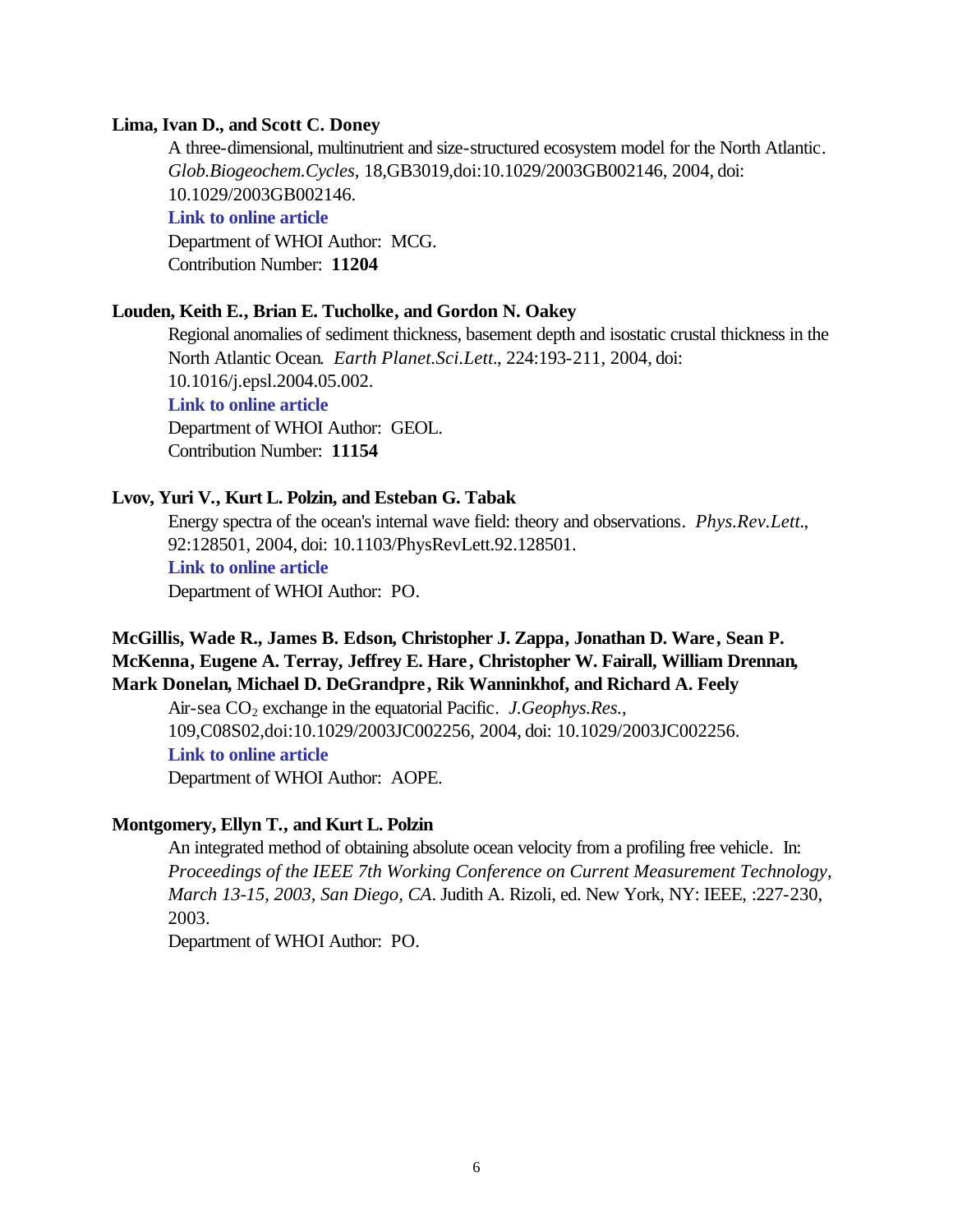#### **Neubert, Michael G., Tin Klanjscek, and Hal Caswell**

Reactivity and transient dynamics of predator-prey and food web models. *Ecol.Modell.*, 179:29-38, 2004, doi: 10.1016/j.ecolmodel.2004.05.001. **[Link to online article](http://dx.doi.org/10.1016/j.ecolmodel.2004.05.001)** Department of WHOI Author: BIO. Contribution Number: **11179**

#### **Plueddemann, A. J., S. J. Lentz, and E. A. Terray**

Comparison of five current meters in a tidally dominated flow. In: *Proceedings of the IEEE 7th Working Conference on Current Measurement Technology, March 13-15, 2003, San Diego, CA.* Judith A. Rizoli, ed. New York, NY: IEEE, :176-181, 2003. Department of WHOI Author: PO. AOPE.

### **Pope, Welkin H., Cameron Haase-Pettingell, and Jonathan King**

Protein folding failure sets high-temperature limit on growth of phage P22 in *Salmonella enterica* serovar Typhimurium. *Appl.Environ.Microbiol.*, 70:4840-4847, 2004, doi: 10.1128/AEM.70.8.4840-4847.2004.

### **[Link to online article](http://dx.doi.org/10.1128/AEM.70.8.4840-4847.2004)**

Department of WHOI Author: BIO.

### **Prasch, Amy L., Hiroki Teraoka, Sara A. Carney, Wu Dong, Takeo Hiraga, John J. Stegeman, Warren Heideman, and Richard E. Peterson**

Aryl hydrocarbon receptor 2 mediates 2,3,7,8-Tetrachlorodibenzo-?-dioxin developmental toxicity in zebrafish. *Toxicol.Sci.*, 76:138-150, 2003, doi: 10.1093/toxsci/kfg202.

### **[Link to online article](http://dx.doi.org/10.1093/toxsci/kfg202)**

Department of WHOI Author: BIO.

### **Preisig, James C., and Grant B. Deane**

Surface wave focusing and acoustic communications in the surf zone. *J.Am.Stat.Assoc.*, 116:2067-2080, 2004, doi: 10.1121/1.1771591.

#### **[Link to online article](http://dx.doi.org/10.1121/1.1771591)**

Department of WHOI Author: AOPE. Contribution Number: **11018**

### **Roberts, M. L., R. A. Culp, D. K. Dvoracek, G. W. L. Hodgins, M. P. Neary, and J. E. Noakes**

The <sup>14</sup>C AMS system at the University of Georgia. *Nucl.Instrum.Meth.Phys.Res.B*, 223- 224:1-4, 2004, doi: 10.1016/j.nimb.2004.04.004. **[Link to online article](http://dx.doi.org/10.1016/j.nimb.2004.04.004)**

Department of WHOI Author: GEOL.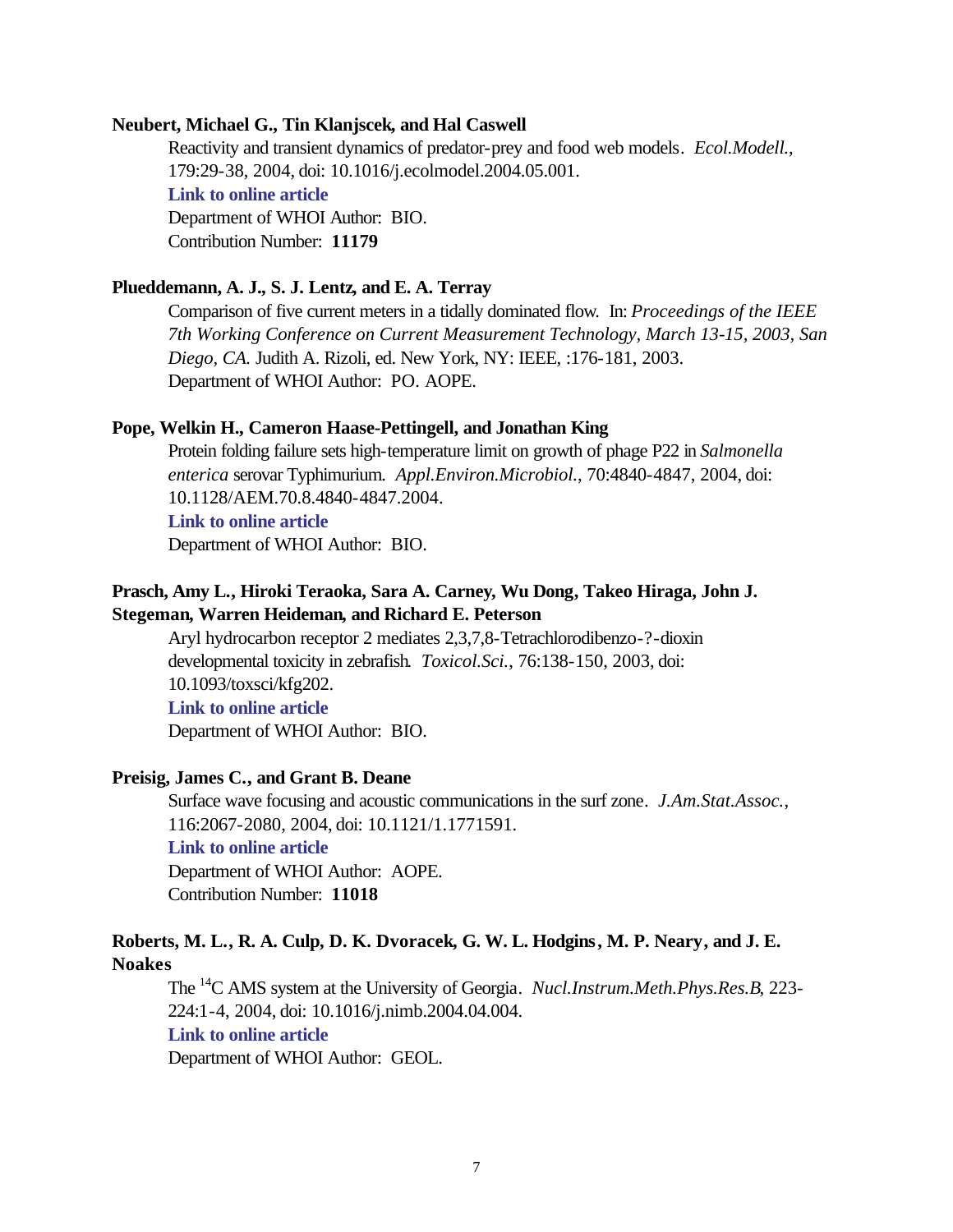### **Ross, Tetjana, Chris Garrett, and Rolf Lueck**

On the turbulent co-spectrum of two scalars and its effect on acoustic scattering from oceanic turbulence. *J.Fluid Mech.*, 514:107-119, 2004, doi: 10.1017/S0022112004000126. **[Link to online article](http://dx.doi.org/10.1017/S0022112004000126)** Department of WHOI Author: AOPE.

### **Schneider, R. J., S-W. Kim, K. F. von Reden, J. M. Hayes, J. S. C. Wills, V. S. Griffin, A. L. Sessions, and S. Sylva**

A gas ion source for continuous-flow AMS. *Nucl.Instrum.Meth.Phys.Res.B*, 223-224:149- 154, 2004, doi: 10.1016/j.nimb.2004.04.031.

#### **[Link to online article](http://dx.doi.org/10.1016/j.nimb.2004.04.031)**

Department of WHOI Author: GEOL. Contribution Number: **10783**

#### **Schulte, Sonja, Albert Benthien, Peter J. Muller, and Carsten Ruhlemann**

Carbon isotopic fractionation (?  $\sigma$ ) of C<sub>37</sub> alkenones in deep-sea sediments: its potential as a paleonutrient proxy. *Paleoceanography*, 19,PA1011,doi:10.1029/2002PA000811, 2004, doi: 10.1029/2002PA000811.

#### **[Link to online article](http://dx.doi.org/10.1029/2002PA000811)**

Department of WHOI Author: GEOL.

### **Shank, T. M., D. Fornari, D. Yoerger, S. Humphris, A. Bradley, S. Hammond, J. Lupton, D. Scheirer, R. Collier, A.-L. Reysenbach, K. Ding, W. Seyfried, D. Butterfield, E. Olson, M. Lilley, N. Ward, and J. Eisen**

Deep submergence synergy: *Alvin* and ABE explore the Galápagos Rift at 86°W. *Eos*, 84:425,432-433, 2003. **[Link to online article](http://www.agu.org/journals/eo/eo0341/2003EO410001.pdf#anchor)** Department of WHOI Author: BIO. GEOL. AOPE.

#### **Singer, Brad S., Robert P. Ackert, Jr., and Herve Guillou**

<sup>40</sup>Ar/<sup>39</sup>Ar and K-Ar chronology of Pleistocene glaciations in Patagonia. *Geol.Soc.Amer.Bull.*, 116:434-450, 2004, doi: 10.1130/B25177.1. **[Link to online article](http://dx.doi.org/10.1130/B25177.1)** Department of WHOI Author: MCG.

#### **Sutton, Tracey T., and Karsten E. Hartel**

New species of Eustomias (Teleostei: Stomiidae) from the western North Atlantic, with a review of the subgenus Neostomias. *Copeia*, 2004:116–121, 2004. Department of WHOI Author: BIO. Contribution Number: **10916**